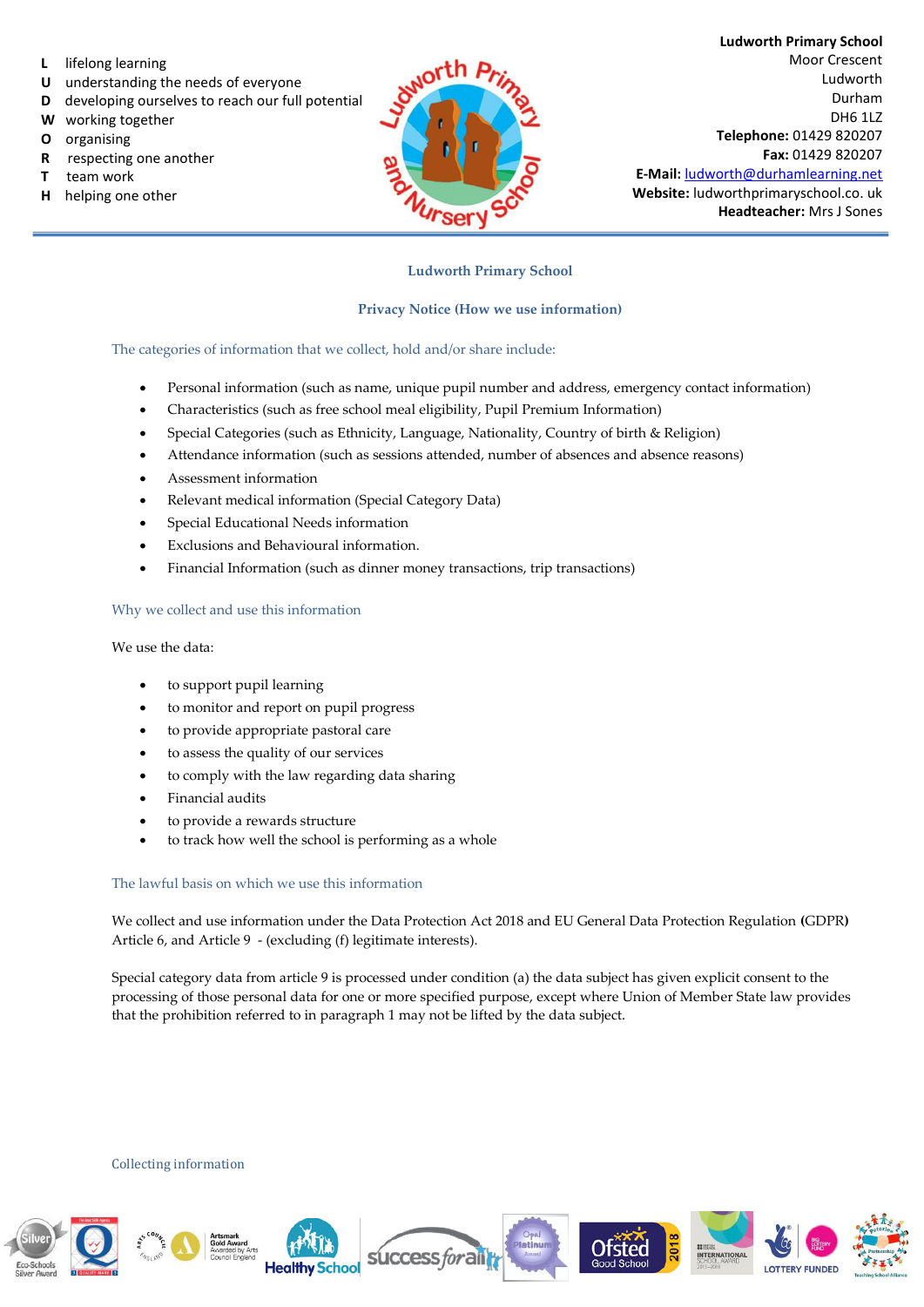- **L** lifelong learning
- **U** understanding the needs of everyone
- **D** developing ourselves to reach our full potential
- **W** working together
- **O** organising
- **R** respecting one another
- **T** team work
- **H** helping one other



**Ludworth Primary School**  Moor Crescent Ludworth Durham DH6 1LZ **Telephone:** 01429 820207 **Fax:** 01429 820207 **E-Mail:** [ludworth@durhamlearning.net](mailto:ludworth@durhamlearning.net) **Website:** ludworthprimaryschool.co. uk **Headteacher:** Mrs J Sones

Whilst the majority of information you provide to us is mandatory, some of it is provided to us on a voluntary basis. In order to comply with the General Data Protection Regulation, we will inform you whether you are required to provide certain information to us or if you have a choice in this. This will be via the information sheet that you are requested to complete upon your child's entry to the school.

## Storing data

We hold data if it is lawful for us to do. Any data that we are no longer required to hold lawfully is deleted/destroyed in accordance with the school's GDPR Data Ecosystem document.

## Who we share information with

We routinely share information with:

- schools that the pupil 's attend after leaving us
- our local authority
- the Department for Education (DfE)
- Medical information as appropriate/necessary with the NHS
- Third party companies/partners who are assisting the school. All third-party companies/partners who process data on our behalf will have a data processing agreement with the school.

## Why we share information

We do not share information with anyone without consent unless the law and our policies allow us to do so. We share pupil's data with the Department for Education (DfE) on a statutory basis. This data sharing underpins school funding and educational attainment policy and monitoring.

We are required to share information about our pupils with our local authority (LA) and the Department for Education (DfE) under section 3 of The Education (Information About Individual pupils) (England) Regulations 2013. We share data with schools that your child attends after leaving us to assist with the school transition process. We share data with third party companies/partners who may require this information to assist the school. We share data with the NHS when appropriate to assist with medical needs of children within the school.

#### Data collection requirements:

To find out more about the data collection requirements placed on us by the Department for Education (for example; via the school census) go t[o https://www.gov.uk/education/data-collection-and-censuses-for-schools.](https://www.gov.uk/education/data-collection-and-censuses-for-schools)

#### The National Pupil Database (NPD)

The NPD is owned and managed by the Department for Education and contains information about pupils in schools in England. It provides invaluable evidence on educational performance to inform independent research, as well as studies commissioned by the Department. It is held in electronic format for statistical purposes. This information is securely collected from a range of sources including schools, local authorities and awarding bodies.

We are required by law, to provide information about our pupils to the DfE as part of statutory data collections such as the school census and early years' census. Some of this information is then stored in the NPD. The law that allows this is the Education (Information About Individual pupils) (England) Regulations 2013.

To find out more about the NPD, go to [https://www.gov.uk/government/publications/national- -database-user-guide-and](https://www.gov.uk/government/publications/national-pupil-database-user-guide-and-supporting-information)[supporting-information.](https://www.gov.uk/government/publications/national-pupil-database-user-guide-and-supporting-information)

The department may share information about our pupils from the NPD with third parties who promote the education or well-being of children in England by:

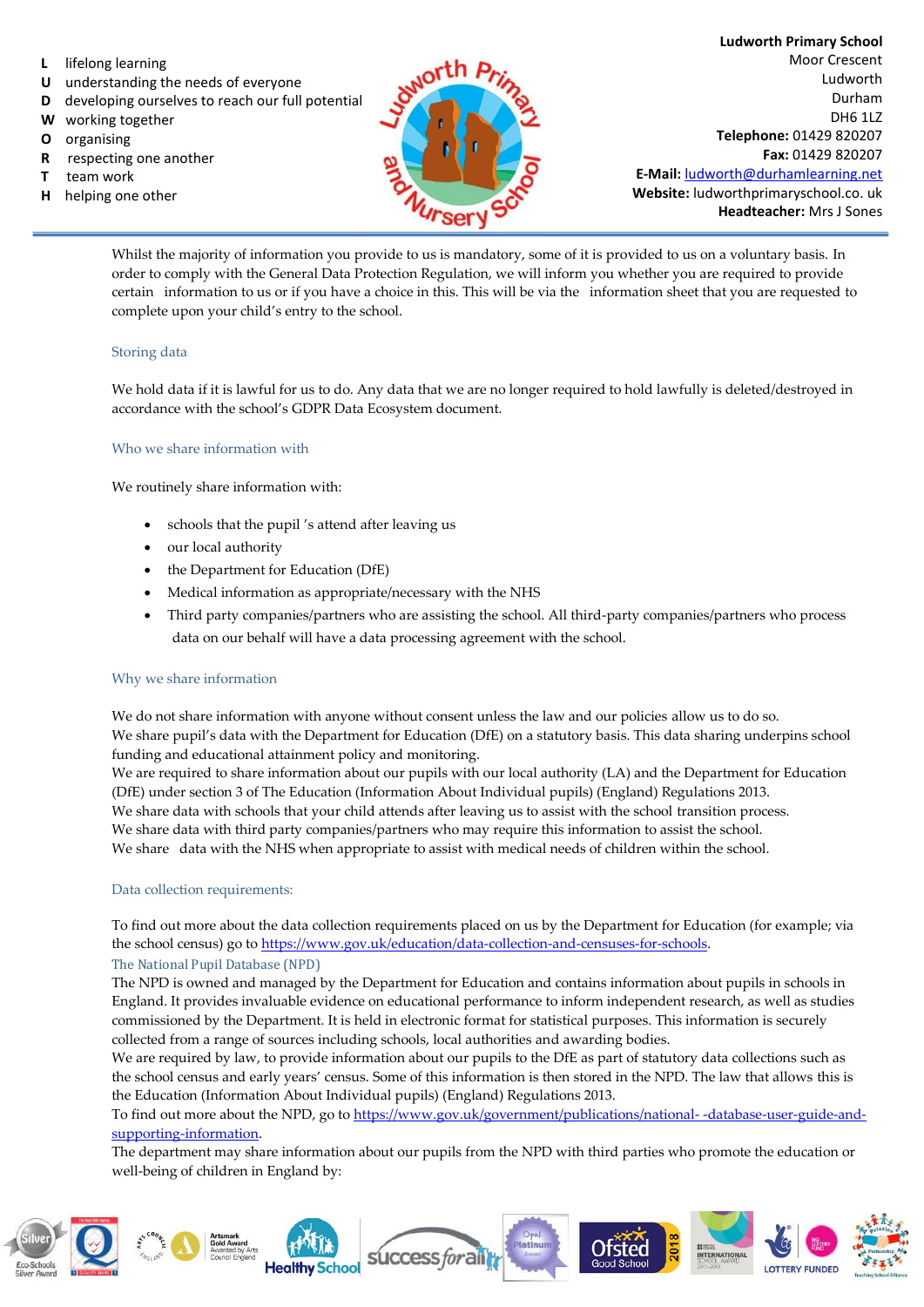- **L** lifelong learning
- **U** understanding the needs of everyone
- **D** developing ourselves to reach our full potential
- **W** working together
- **O** organising
- **R** respecting one another
- **T** team work
- **H** helping one other



**Ludworth Primary School**  Moor Crescent Ludworth Durham DH6 1LZ **Telephone:** 01429 820207 **Fax:** 01429 820207 **E-Mail:** [ludworth@durhamlearning.net](mailto:ludworth@durhamlearning.net) **Website:** ludworthprimaryschool.co. uk

**Headteacher:** Mrs J Sones

- conducting research or analysis
- producing statistics
- providing information, advice or guidance

The Department has robust processes in place to ensure the confidentiality of our data is maintained and there are stringent controls in place regarding access and use of the data. Decisions on whether DfE releases data to third parties are subject to a strict approval process and based on a detailed assessment of:

- who is requesting the data
- the purpose for which it is required
- the level and sensitivity of data requested: and
- the arrangements in place to store and handle the data

To be granted access to pupil information, organisations must comply with strict terms and conditions covering the confidentiality and handling of the data, security arrangements and retention and use of the data. For more information about the department's data sharing process, please visit[: https://www.gov.uk/data-protection-how](https://www.gov.uk/data-protection-how-we-collect-and-share-research-data)[we-collect-and-share-research-data](https://www.gov.uk/data-protection-how-we-collect-and-share-research-data) 

For information about which organisations the department has provided information, (and for which project), please visit the following website[: https://www.gov.uk/government/publications/national- -database-requests-received](https://www.gov.uk/government/publications/national-pupil-database-requests-received) 

To contact DfE[: https://www.gov.uk/contact-dfe](https://www.gov.uk/contact-dfe)

## Requesting access to your personal data

Under data protection legislation you have the right to request access to information about you that we hold. To make a request for your personal information, or be given access to your child's educational record, contact Mr Bryan Chapman (Data Protection Officer) using the details provided at the end of this document. Please see the schools subject access request policy for further information.

You also have the right to:

- object to processing of personal data that is likely to cause, or is causing, damage or distress
- prevent processing for the purpose of direct marketing
- object to decisions being taken by automated means
- in certain circumstances, have inaccurate personal data rectified, restrict processing, erased or destroyed
- data portability
- claim compensation for damages caused by a breach of the Data Protection regulations; and
- withdraw consent for special categories by requesting a new information sheet

If you have a concern about the way we are collecting or using your personal data, we request that you raise your concern with us in the first instance. Alternatively, you can contact the Information Commissioner's Office:

- Report a concern online at<https://ico.org.uk/concerns/>
- Call 0303 123 1113
- Or write to: Information Commissioner's Office, Wycliffe House, Water Lane, Wilmslow, Cheshire, SK9 5AF